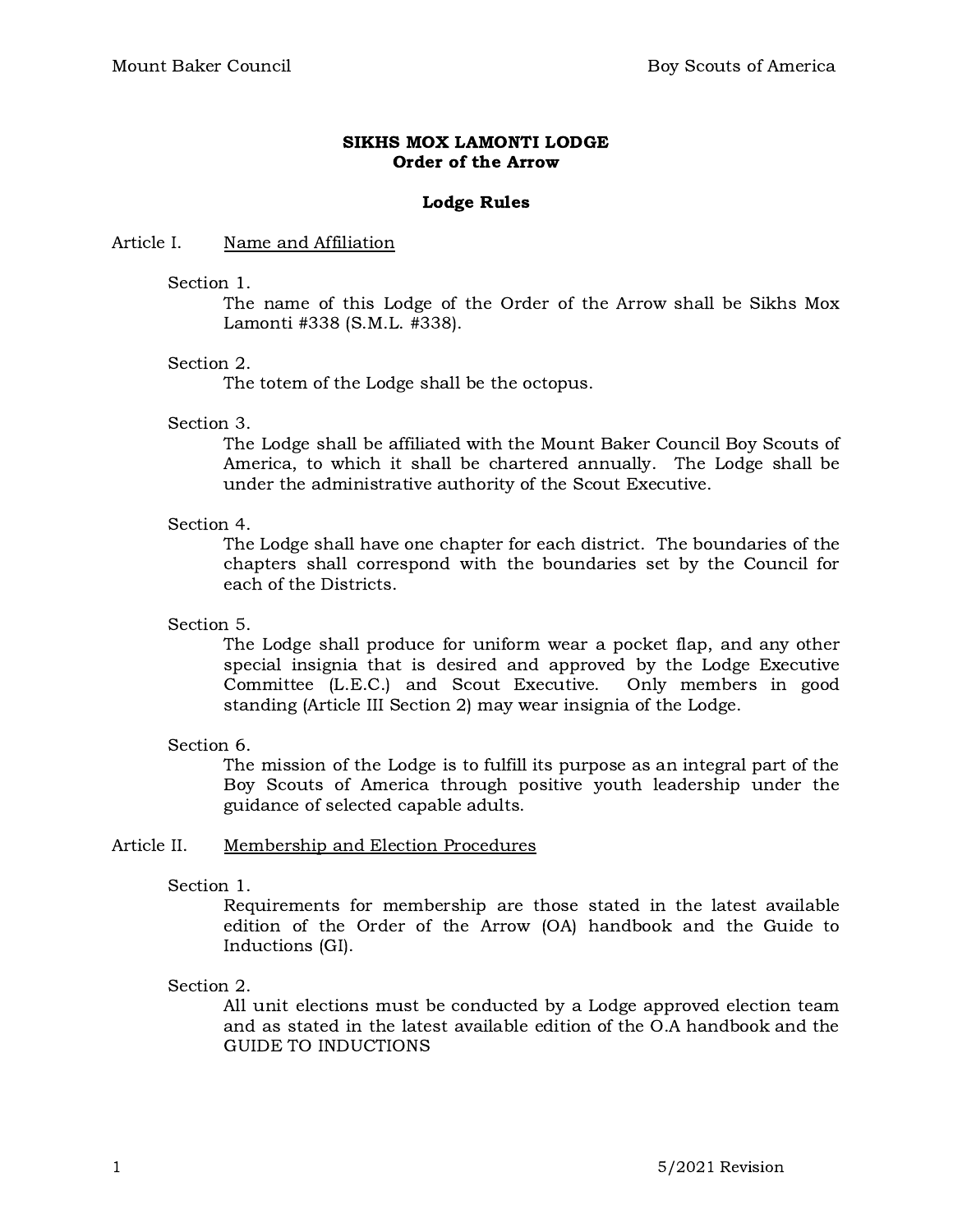Section 3.

Any election not conducted in the appropriate manner shall be considered void.

Section 4.

The selection of adults for membership must be as stated in the latest available edition of the Guide for Officers and Advisers and the Guide to Inductions.

Section 5.

Arrowmen transferring from other Lodges must submit proof of membership in the O.A. Transfer will be complete upon payment of the annual Lodge dues and proof of being a member in good standing of the Mount Baker Council.

### Article III. Dues and Induction Fees

Section 1.

Dues are to be collected from each member annually, the amount to be determined by the L.E.C. by no later than October 31 of the preceding year.

Section 2.

Each member must be a registered active member of the Mount Baker Council and current in lodge dues to be considered a member in good standing.

### Section 3.

Dues are payable to the Council Service Centers, electronically and to authorized Officers and Advisers approved by the L.E.C.

## Section 4.

An induction fee, set by the L.E.C., will be collected from each Ordeal Candidate at or before the time of induction.

## Section 5.

All funds, including dues and induction fees, shall go through all normal Council accounting procedures.

## Section 6.

The L.E.C. shall approve the annual budget before December 31 of the preceding calendar year. The budget shall be administered by the L.E.C. The Lodge Key 3 (Lodge Chief, Lodge Adviser, and Lodge Staff Adviser) shall have the sole authority to make such expenditures as mandated by the L.E.C.

## Section 7.

The lodge staff adviser shall approve each expenditure.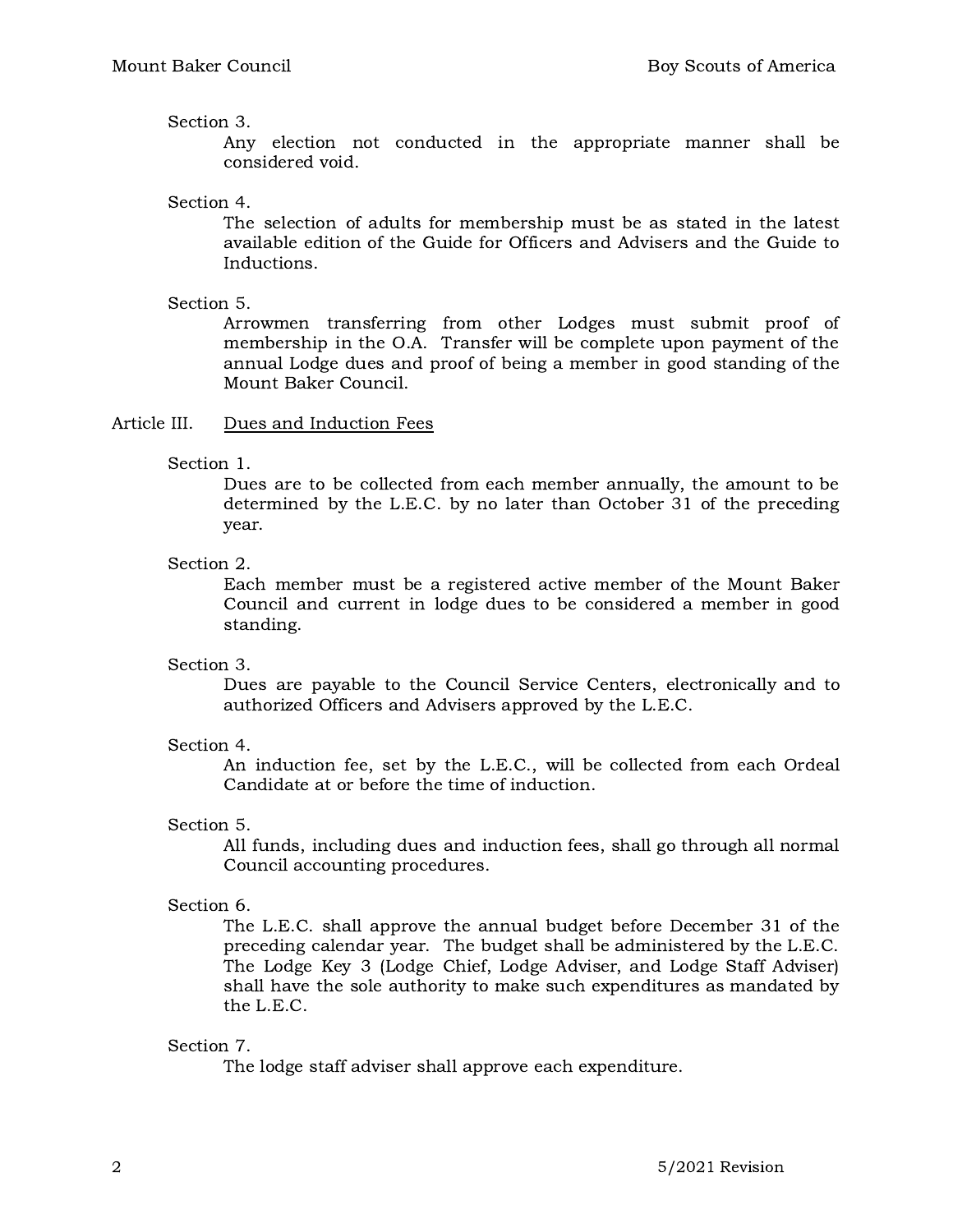# Article IV. Honors

### Section 1.

The requirements for Ordeal, Brotherhood and Vigil membership and Inductions shall be in accordance with the latest available edition of the GOA and the GUIDE TO INDUCTIONS

# Section 2.

The fee for induction shall cover both Ordeal and Brotherhood membership. Each new member shall receive for their induction fee at the time of their Ordeal: a membership card, Ordeal sash, Order of the Arrow Pocket Device, Order of the Arrow Handbook, Lodge pocket flap, Lodge New Member Handbook and the remainder of the current year plus one full year of lodge dues.

## Section 3.

Upon completion of the Brotherhood honor, each member shall receive for their induction fee a membership card and a Brotherhood sash.

### Section 4.

Each new Vigil member shall receive a membership card, Vigil sash, Vigil pin, Vigil card, Framed Vigil Certificate at Lodge expense.

## Article V. Lodge Officers

Section 1.

The elected officers of the Lodge shall be: Lodge Chief, Lodge Vice Chief of Cheerful Service, Vice Chief of Inductions, Vice Chief of Program, Vice Chief of Administration and Vice Chief of Communications.

## Section 2.

Each lodge officer will demonstrate leadership by wearing the Scout uniform correctly, living the Scout Oath and Law and the Order of the Arrow Obligation and Admonition. Supports the goal of the Performance Measurement Program and the mission of the Order of the Arrow.

### Section 3.

Each lodge officer will actively take part in the promotion of Section, Region and National Order of the Arrow events and opportunities.

### Section 4.

The duties of each lodge officer will be:

### Lodge Chief

- Sets the agenda and presides at Lodge Executive Committee meetings.
- Supports and regularly communicates with all lodge officers.
- Serves on the council camping committee.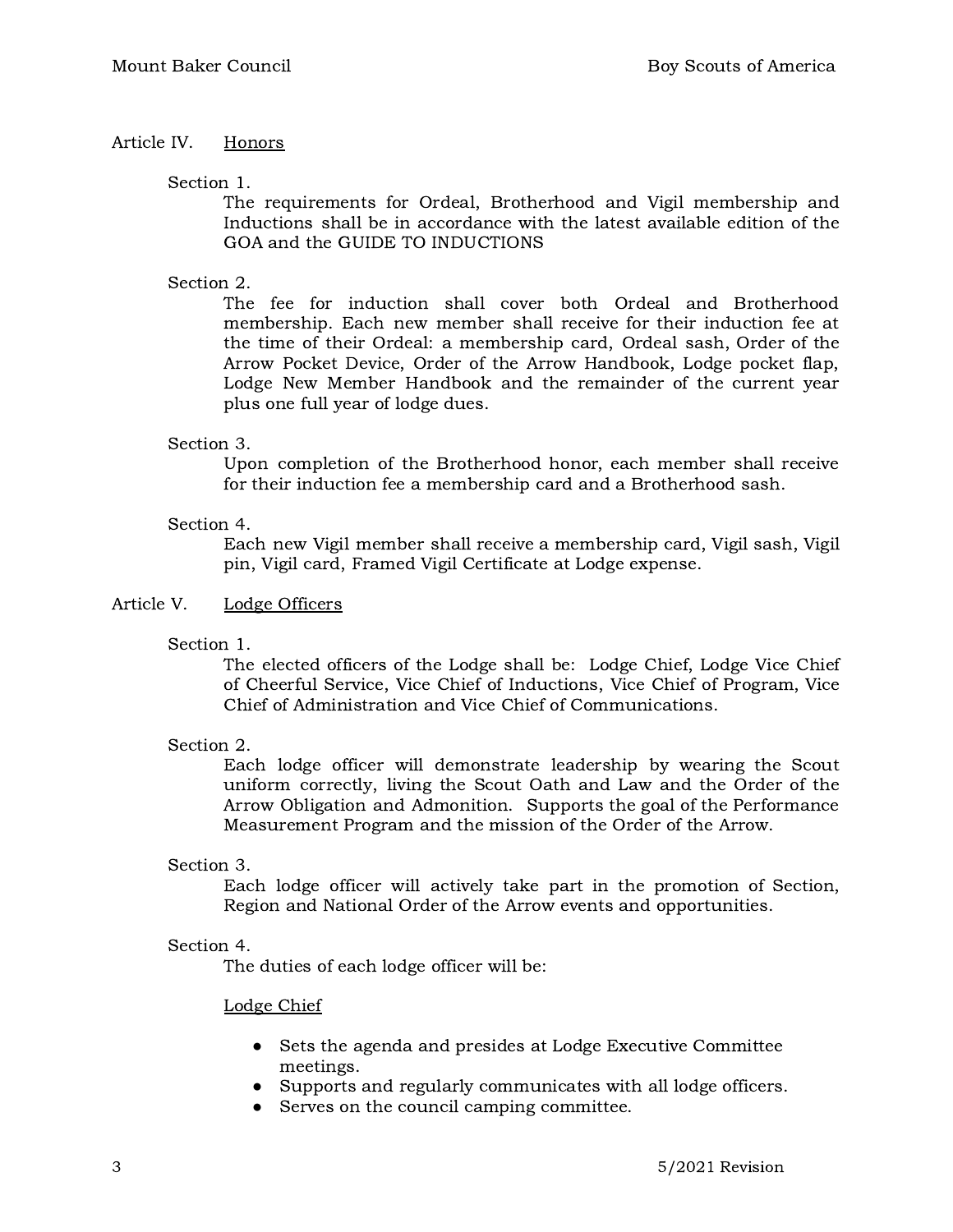- Represents the lodge at the section level.
- Meets with the key three Lodge adviser and staff adviser as needed (minimum of 3 times a year).
- Oversees the lodge annual business meeting.
- Presents a report to the Council Executive Board bi-annually and the State of the Lodge address at the lodge banquet.
- Oversees the creation of the lodge plan book.
- Oversees the creation of the lodge budget.
- Oversees the creation of the lodge calendar.
- Responsible for lodge recognitions and awards.
- Appoints vigil chief.

## Vice Chief of Cheerful Service

- Assumes the duties of the Lodge Chief in their absence.
- Responsible for coordinating and supporting the chapters' program.
- Serves as an active member of the council properties committee.
- Responsible for coordinating all lodge service projects.
- Responsible for coordinating all lodge camping promotion activities.
- With the guidance and approval of the LEC, appoints and oversees a committee responsible for the Unit Representative program.
- Oversees lodge ceremony site committee.
- Other duties as assigned by the Lodge Chief.

## Vice Chief of Inductions

- Responsible for coordinating and supporting unit elections for all units in lodge.
- Oversees lodge ceremonies.
- Oversees planning of Induction weekends. The Vice Chief of Inductions will appoint an Ordeal Master who will lead a committee responsible for planning and executing an Induction weekend. An Ordeal Master will be designated for each individual Induction weekend.
- Oversees development and maintenance of all ceremonial costuming and equipment.
- Oversees elangomat and nimat programs.

## Vice Chief of Program

- Responsible for leading the planning and execution of all lodge wide activities including fellowships and lodge annual banquet. Supports the Ordeal Master in planning and executing induction weekends.
- Responsible for planning and execution of leadership development opportunities for the L.E.C. in the form of the Lodge Leadership Development (LLD) weekend and opportunities for the entire lodge such as training at lodge fellowship activities.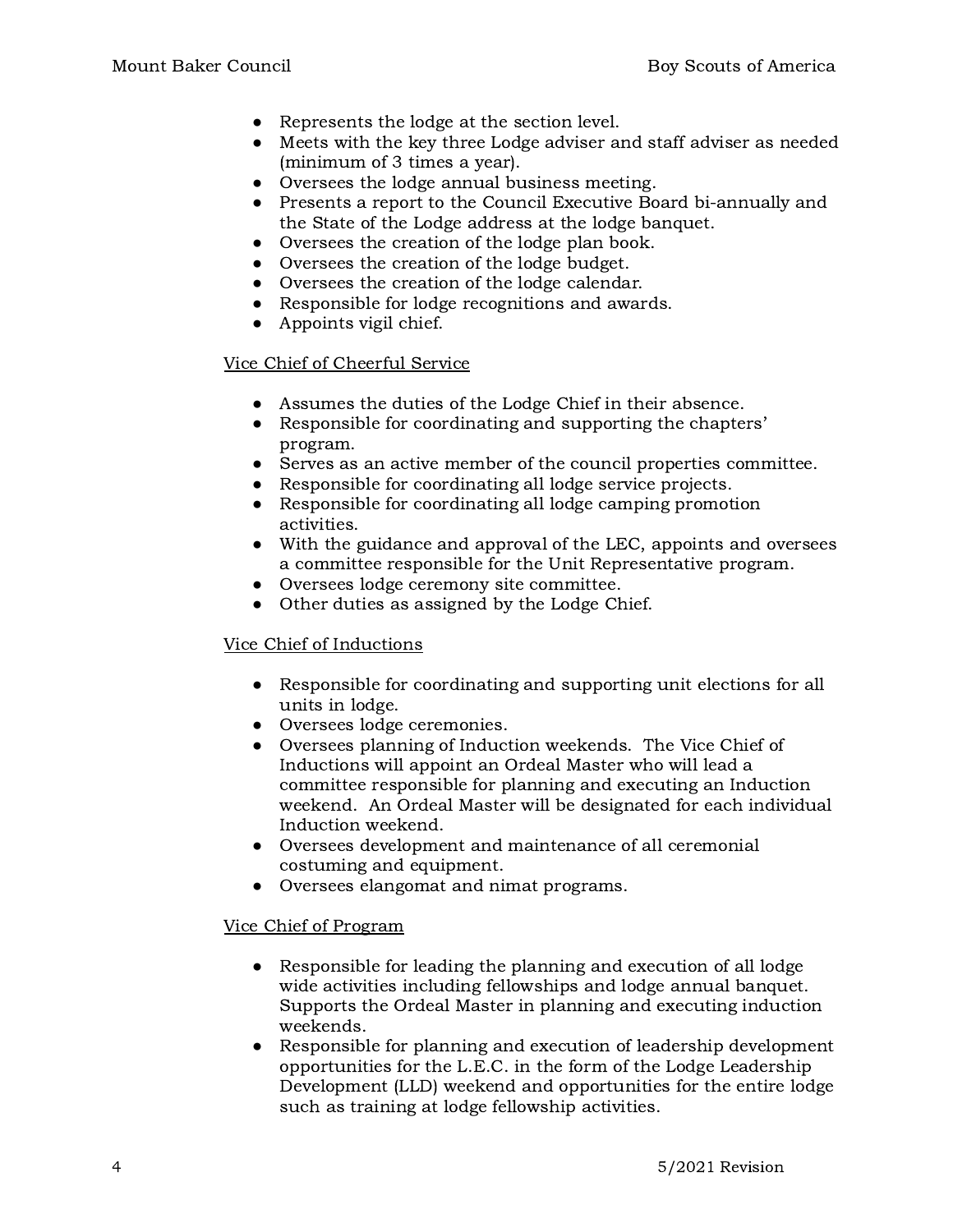- Supports vigil chief to plan and execute vigil weekend.
- Oversees lodge cooking committee.

## Vice Chief of Administration

- Responsible for the recording of minutes of all meetings of the lodge and the lodge executive committee.
- Responsible for maintaining lodge unit election records.
- Responsible for collection of lodge annual dues.
- Responsible for maintaining lodge membership records and production of membership cards.
- Oversees lodge financial records and reports the lodge's financial status to the Lodge Executive Committee.
- Responsible for lodge auctions.
- Responsible for recording lodge history.
- Responsible for all lodge merchandise.

## Vice Chief of Communications

- Responsible for coordinating lodge communications platforms, including social media accounts, the Octi-Ink, and text/email distribution.
- Responsible for marketing all Order of the Arrow lodge, section, regional and national activities.
- Responsible for developing an annual lodge communications plan.

### Chapter Chiefs

- Oversees all chapter officers and committees.
- Sets agendas and presides over all chapter meetings.
- Ensures the Order of the Arrow has a visible presence at all district roundtables and events.
- Attends meetings of, and works with, the District Camping Committee.
- Attends all meetings of the Lodge Executive Committee.

### Section 5.

Any elected Lodge officer may resign from their office prior to the conclusion of their term. They will first notify the Lodge Chief of their intention to resign, and their date of resignation, prior to announcement to the full L.E.C. No vote is required by the LEC to remove a resigning officer from their position.

## Section 6.

Any elected Lodge officer may be removed from their office by a vote of two-thirds of the L.E.C. The vote shall be by secret ballot and counted by at least two impartial Advisers.

## Section 7.

The Lodge Chief, with approval of the L.E.C., may appoint persons to fill any vacant Lodge office.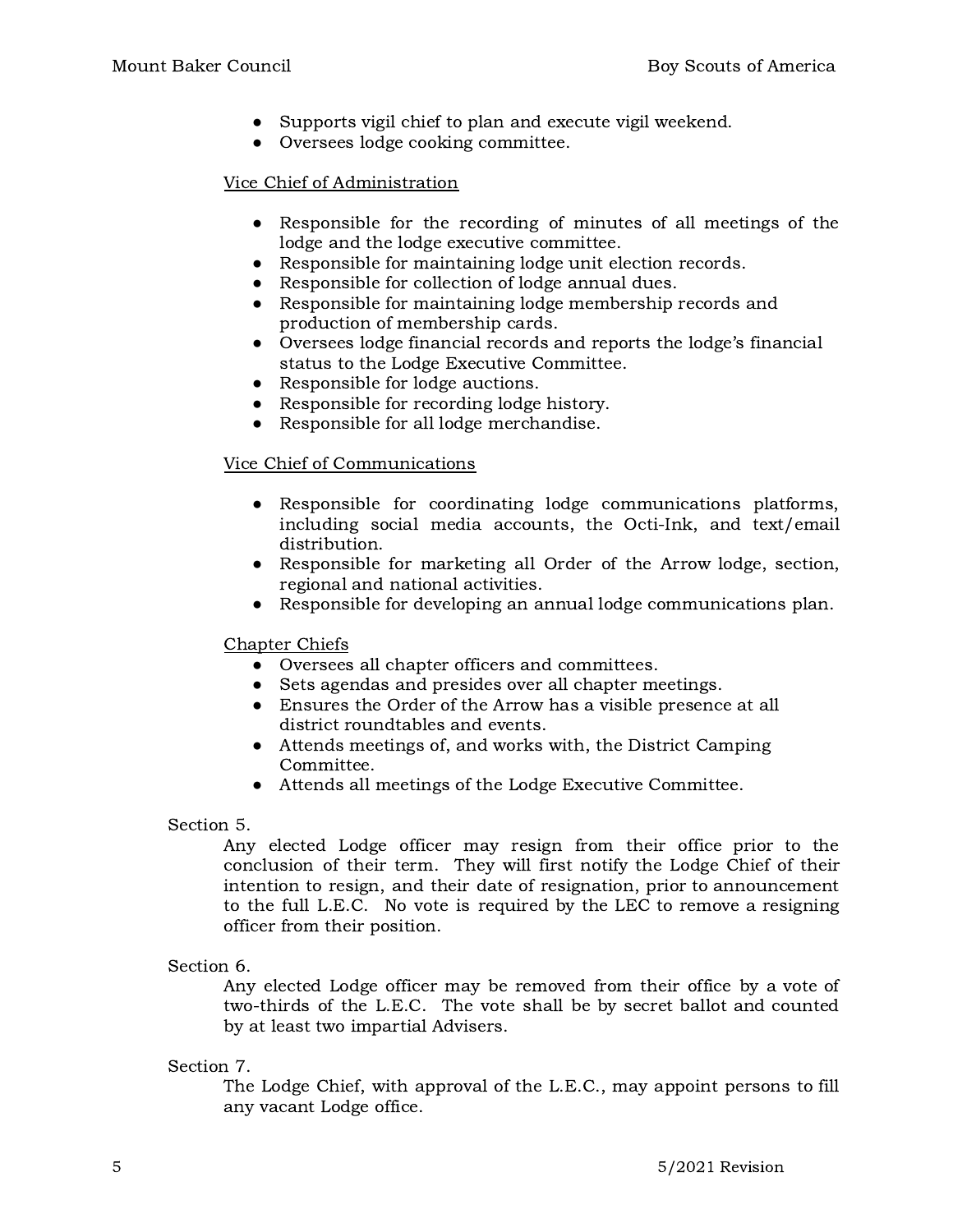In the case of the Lodge Chief, the Scout Executive, upon recommendation of the L.E.C. and the Lodge Adviser, shall appoint a person to fill the remaining term.

### Article VI. Chapter Operations

### Section 1.

The elected officer positions of the chapter shall be approved by the L.E.C.

### Section 2.

The Chapter Chief with the consent of their Adviser may appoint other committee chairmen as needed to carry out the business of the chapter.

### Section 3.

The duties and purpose of the chapter are those stated in the latest available edition of the O.A handbook and G.O.A.

### Article VII. Election and Installation of Officers

### Section 1.

The officers of the Lodge shall be elected at the Lodge Annual Business Meeting (L.A.B.M.). Each officer must be under twenty-one years of age for their entire term of office. The term shall begin at the beginning of June, and will conclude in June of the following calendar year.

## Section 2.

Officers of the chapter shall be elected at the L.A.B.M following the election of lodge officers. Each officer must be a youth member in good standing for their entire term of office (Article III Section 2). The term shall begin at the beginning of June, and will conclude in June of the following calendar year.

The chapter business meeting is a part of the L.A.B.M, and is one of the things that must take place before the L.A.B.M. is concluded The chapter business meeting may be concluded at a date after the L.A.B.M, but it must be completed within 30 days of the L.A.B.M.

## Section 3.

Upon leaving office for any reason, any Lodge or Chapter officer, or Lodge or Chapter Adviser, shall immediately relinquish all Lodge property to the L.E.C.

### Section 4.

The following Lodge Officer Election procedure will be used:

Sub-section A

After the nominations for a given office are declared closed, the designated chapter youth representative, shall poll their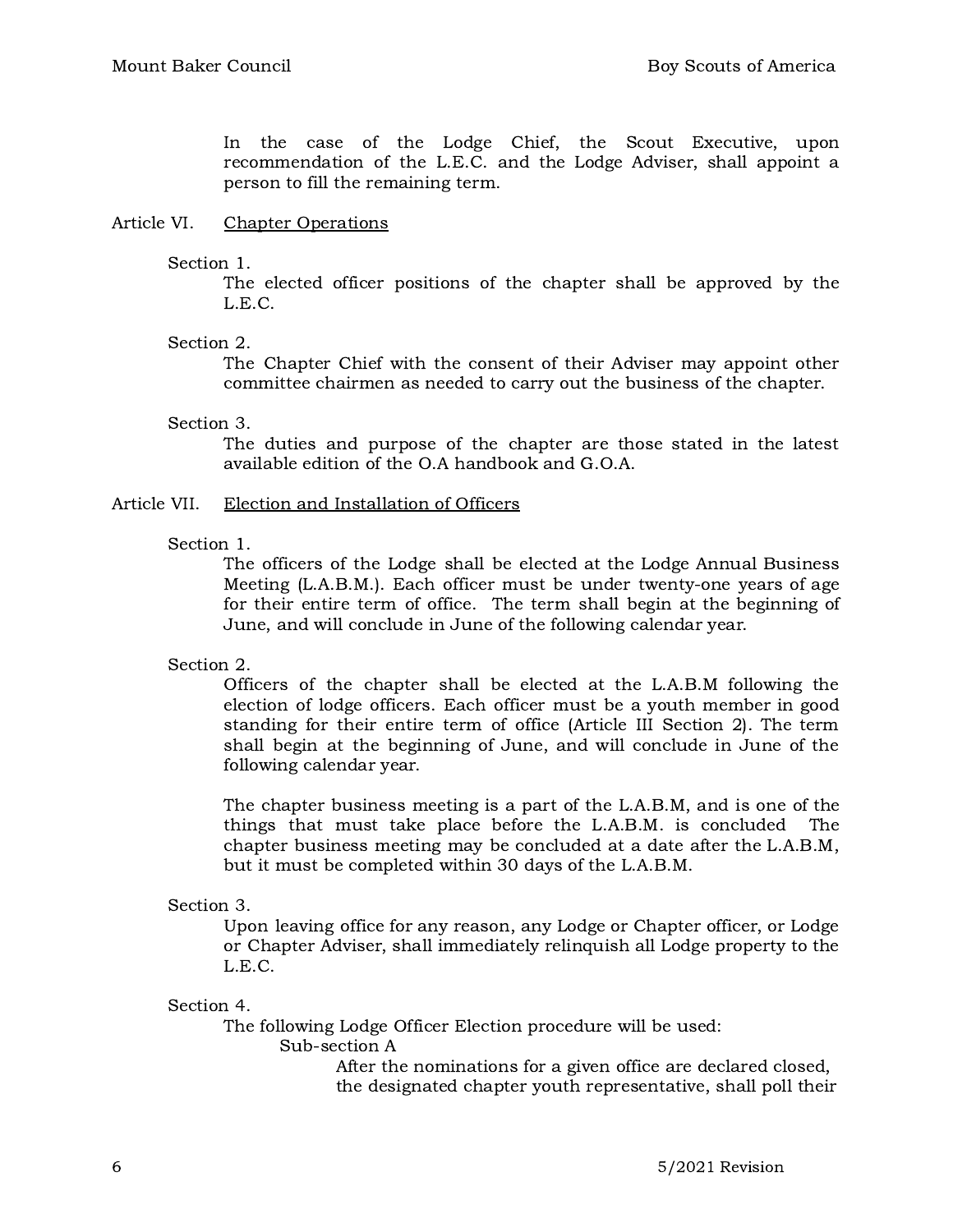youth members to determine how they will cast their votes. Such a poll shall be taken before each ballot.

Sub-section B

Each chapter may cast one vote per youth member present at the time of the election, up to a maximum of 10 votes, for each office on all ballots. The designated chapter representative must cast their votes in proportion to the poll of the delegates (in whole votes, not fractions). The Lodge Key 3 has final authority to determine delegation eligibility. Members must be actively participating in the L.A.B.M, whether physically or through virtual meeting formats (including telephone, virtual meeting platforms such as Zoom and Google Meet, etc.), in order to vote.

Sub-section C

A nominee must receive a majority (one vote more than fifty percent) of the votes cast on a given ballot to be elected (abstentions do not count as votes cast). Where a majority is not achieved, the nominee(s) receiving the least number of votes is (are) dropped and another ballot is taken. This procedure continues until one nominee achieves a majority and is declared elected, or until two ballots in succession result in tie votes and the balloting is declared deadlocked.

Sub-section D

When balloting is declared deadlocked, the youth conducting the election (Note: This is the lodge chief or a youth appointed by the lodge chief and approved by the lodge adviser) will announce to the voting delegates that one more vote will be taken to break the tie and, if another tie results, they shall cast sufficient votes for the nominee of their choice to achieve a majority and declare the candidate elected.

Article VIII. Lodge Executive Committee

Section 1. Voting members of the Lodge L.E.C. shall be the elected Lodge officers (excluding the Lodge Chief), the Chapter Chiefs (or a designated chapter representative), and the immediate past Lodge Chief while they are under the age of 21.

Sub-section A

The Lodge Chief may only vote after a decision has ended in a tied vote twice concurrently.

Sub-section B

The Lodge and Chapter Advisers and Associate Advisers, Committee Chairmen and Advisers, Staff Adviser, and Scout Executive serve as non-voting members of the L.E.C.

Section 2.

L.E.C. meetings shall be presided over by the Lodge Chief. If the Lodge Chief is not able to preside then the order of succession shall be the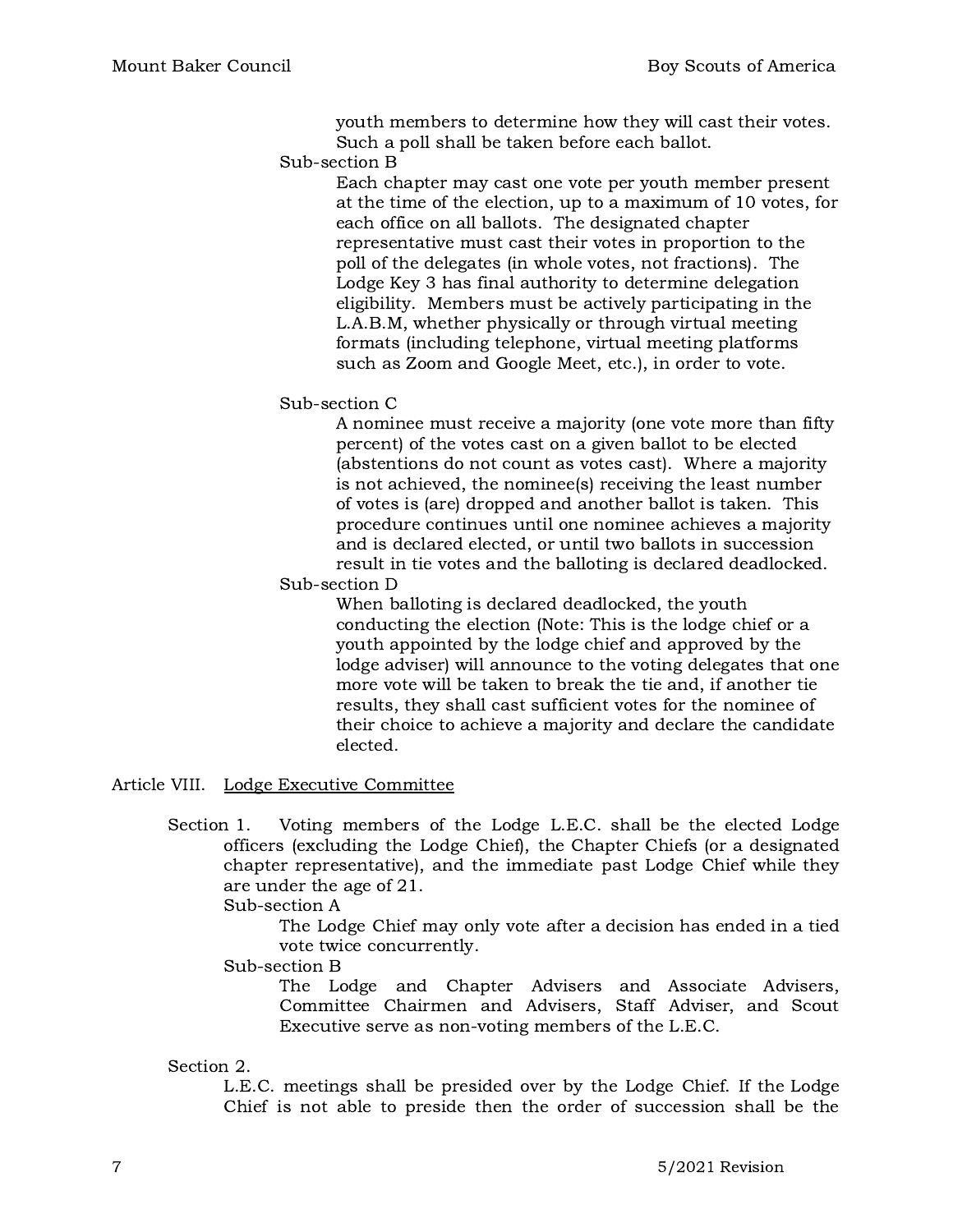following: Lodge Vice Chief of Service, Vice Chief of Inductions, Vice Chief of Administration, Vice Chief of Communication, and Vice Chief of Program.

#### Section 3.

The responsibility for conducting all the affairs of the Lodge shall rest with the L.E.C.

### Section 4.

Meetings of the L.E.C. shall be held a minimum of six times a year. In addition, the Lodge Chief may call, with the approval of the Lodge Adviser and Staff Adviser, a special meeting at any time.

### Section 5.

The quorum for any L.E.C. meeting shall be at least five voting members and at least two appointed Advisers and at least 2 of the 3 chapters represented as designated by the chapter chief. A vote to conduct business of the Lodge cannot occur without the quorum.

### Section 6

In the absence of a Chapter Chief, a youth member may be appointed by the chapter chief (or lodge chief if they are not available) as a voting representative at L.E.C. meetings.

### Section 7

Lodge officers may not appoint a representative to vote on the L.E.C. meeting in their absence. They may appoint a representative to sit on the L.E.C. as non-voting member in their absence.

### Section 8

Each Lodge Officer shall oversee committees as specified in Article XI Section 1.

### Article IX. Committees

### Section 1.

The Committees of the Lodge shall include: Sub-section A – Cheerful Service OA Unit Representative, Service Sub-section B - Inductions Elangomat, Ceremonies, Elections, Ceremony Equipment, Ceremony Site Sub-section C - Administration Auction, Merchandise, History Sub-section D - Program Planning, Cooking, Training Sub-section E – Communication Social Media, Web Development, Octi-Ink

## Section 2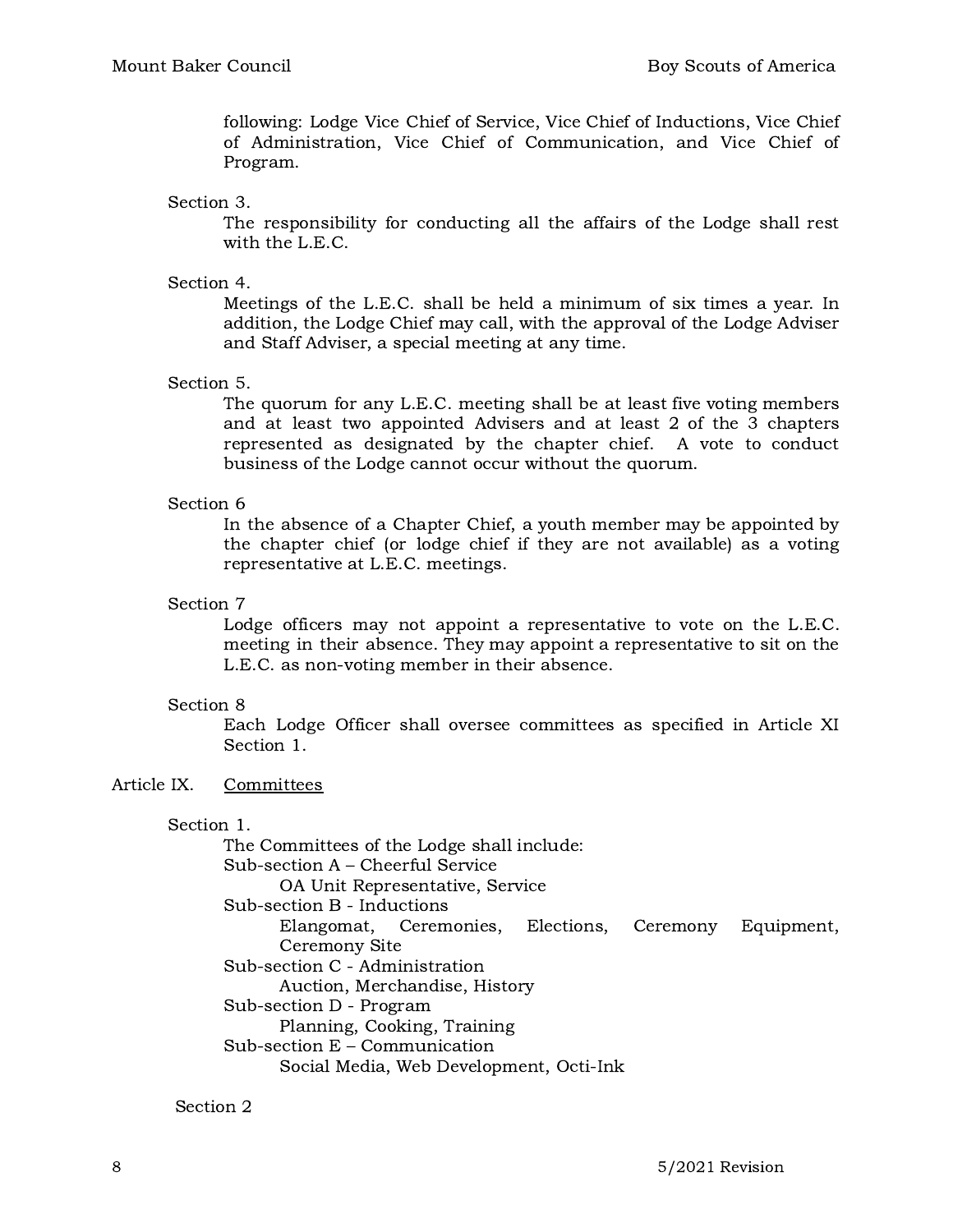The Lodge Chief shall appoint other committees as may be required with the approval of the Lodge Executive Committee. All chairmen shall be under the age of twenty-one and have one Adviser.

### Article X. Special Rules

Section 1. The L.E.C. will approve the Lodge calendar covering the next two years prior to December 31 of the preceding calendar year.

#### Sub-section A

The annual Lodge calendar shall include at the minimum the following events:

Lodge Annual Business Meeting, two ordeals, one fellowship, Lodge Banquet, Vigil Honor Weekend, and Lodge Leadership Development (LLD) Trainings. Other activities may include camp service weekends, summer camp Brotherhoods, Community Service, and other activities approved by the Lodge Executive Committee.

### Section 2.

All meetings conducted in the Lodge shall open with the obligation and close with the O.A. song.

Section 3.

This Lodge has selected the regalia of the Pacific Northwest Coast Indians for use in ceremonies, because of our geographical location. Only Lodge owned regalia may be used in any induction ceremony, except when permission has been given by the Lodge Chief, Lodge Adviser, and all participating ceremony team members. The regalia of the Lodge will never be publicly identified as authentic.

Section 4.

These rules may be amended at any meeting of the Lodge; provided the amendment has been submitted to the L.E.C. at least one month prior to the meeting and due notice has been sent to all active members at least fifteen days prior to the meeting. Any amendment requires a majority vote of all youth lodge members present.

### Section 5.

Final dispute over the interpretation of these rules shall rest with the Scout Executive.

### Section 6.

All Lodge rules shall be in harmony with the policies of the National Order of the Arrow Committee.

### Section 7.